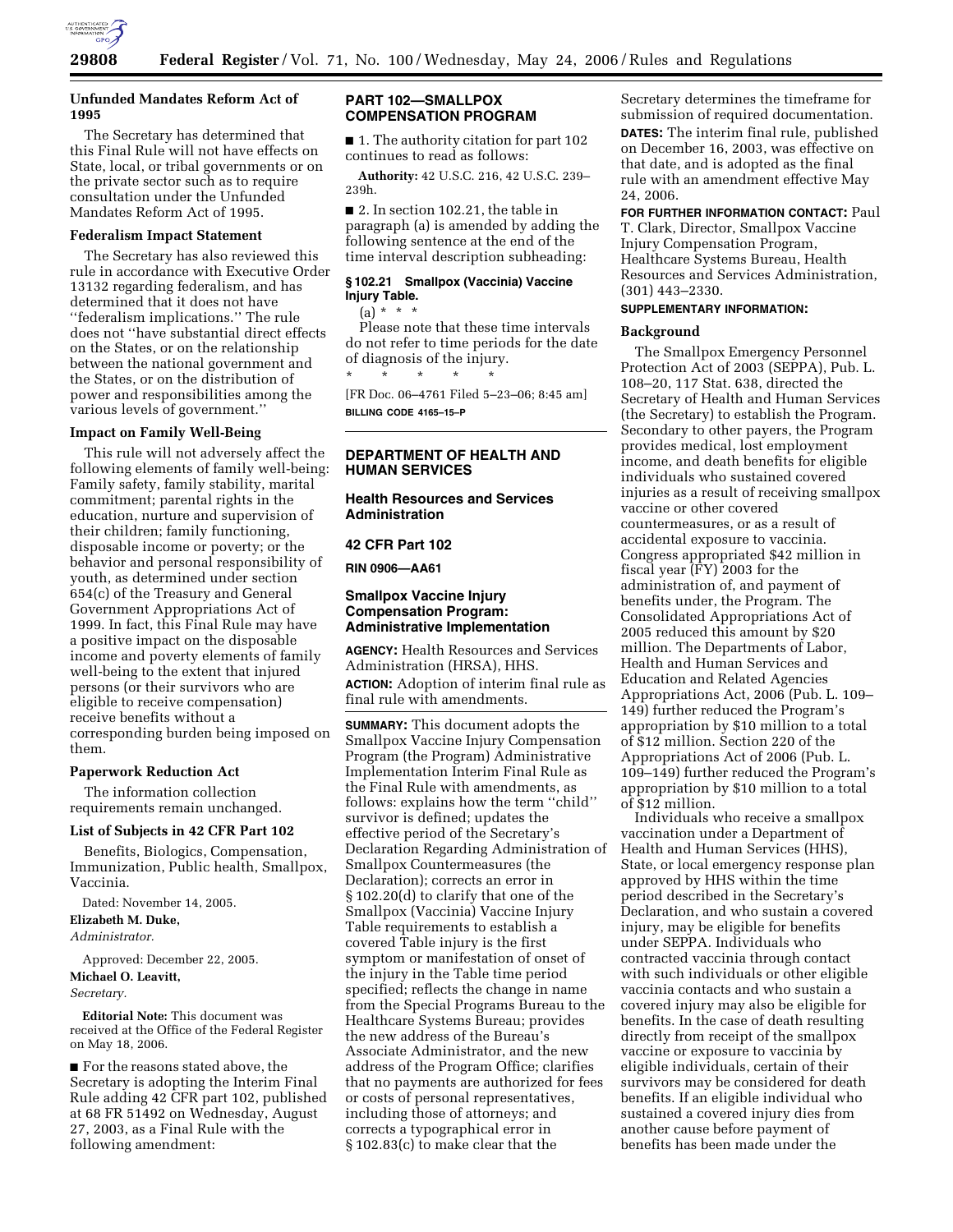Program, the estate may qualify for payment of unreimbursed medical expenses incurred and employment income lost as a result of the covered injury, secondary to other payers.

SEPPA directed the Secretary to establish a table identifying adverse effects (including injuries, disabilities, conditions, and deaths) that shall be presumed to result from the administration of, or exposure to, the smallpox vaccine, and the time interval in which the first symptom or manifestation of each listed injury must appear in order for such presumption to apply. An Interim Final Rule for the Smallpox (Vaccinia) Vaccine Injury Table was published in the **Federal Register** on August 27, 2003 (68 FR 51492). Following a public comment period, the Final Rule was published on May 24, 2006.

An Interim Final Rule for the Administrative Implementation of the Program was published in the **Federal Register** on December 16, 2003 (42 CFR Part 102), with a 60-day public comment period. The public comment period ended on February 17, 2004. HHS received no comments.

Technical corrections to the Interim Final Rule were published in the **Federal Register** on February 17, 2004 (69 FR 7376).

## **Explanation of Provisions**

In accordance with section 266(a)(2)(A) of the Public Health Service Act, added by SEPPA, death benefit amounts payable under the Program are equal to those available under the Public Safety Officers' Benefits (PSOB) Program. The PSOB Program death benefit amount is subject to change on October 1 each year. For example, in fiscal year (FY) 2003, the amount was \$262,100; by FY 2006 the amount had increased to \$283,385. To keep the public informed of the current amount, the Secretary will publish a Notice in the **Federal Register** announcing the new amount for each fiscal year consistent with the rate established under the PSOB Program. In accordance with PSOB Program provisions, the amount payable is determined by the date of death of the smallpox vaccine recipient or vaccinia contact, not the date of payment.

Also, this Final Rule is adding to the definition section, § 102.3, a new paragraph (e) to clarify that, for purposes of survivorship benefits under the Program, the term ''child'' is defined in accordance with the PSOB Program's statutory definition in 42 U.S.C. at § 3796b(3), as implemented in 28 CFR Part 32, as amended.

An adult child survivor of a deceased smallpox vaccine recipient or vaccinia contact may claim eligibility for death benefits if, at the time of the recipient or contact's death, he or she is over 18 years of age and incapable of selfsupport because of physical or mental disability. Examples of the types of supporting documentation requesters should submit to support eligibility as a disabled adult child survivor include, but are not limited to: Determination of disability letter, or award letter, issued by the Social Security Administration; determination of disability by a court of competent jurisdiction (*e.g.*, requiring the need for a guardianship or conservatorship); and medical documentation of the physical or mental condition that precludes the capacity for self-support.

The Secretary has amended the Declaration by extending the dates of its effective period each year. The Secretary will continue to publish a notice in the **Federal Register** as needed to update further the effective period of the Declaration. These amendments to the Declaration are made pursuant to the Secretary's authority under section 261(a)(5) of the Public Health Service Act, added by SEPPA and section 224(p)(2)(A) of the Public Health Service Act. Therefore, this Final Rule updates the definition of the effective period of the Declaration in § 102.3(k) of the Interim Final Rule (redesignated now as paragraph (l) to accommodate insertion of the new paragraph (e)).

For the presumption to apply that an injury resulted from the administration of, or exposure to, the smallpox vaccine, the injury must be listed on the Smallpox (Vaccinia) Vaccine Injury Table, and the first symptom or manifestation of onset of the injury must occur within the time interval listed on the Table. Otherwise, the presumption of causation does not apply, and the requester must prove causation. The parenthetical example given in § 102.20(d) of the Interim Final Rule erroneously states that one of the Table requirements to establish a covered injury is ''onset of the injury within the time interval included on the Table.'' However, it is not the onset of the *injury*  that must manifest within that time interval. Rather, the requirement is that the onset of the *first symptom or manifestation of the injury* must manifest within the specified time period. Therefore, this Final Rule herein amends the parenthetical example in § 102.20(d) to reflect the inadvertent omission of this language.

This Final Rule also reflects the change in name of the HRSA Bureau that operates the Program. The Special Programs Bureau has been renamed the Healthcare Systems Bureau. Therefore, §§ 102.40(a) and (b), 102.41(a) and (b), and 102.90(b)(1),(2), and (c)) are amended accordingly.

Further, the Program Office has a new address: Parklawn Building, Room 11C– 06, 5600 Fishers Lane, Rockville, Maryland 20857. This is the address to which all mail to the Program should be sent, whether by U.S. Postal Service, commercial carrier, or private courier service. Thus, §§ 102.40(a) and (b), and 102.41(a) and (b)) are amended to reflect this change. Program telephone numbers remain unchanged.

In addition, this Final Rule updates the address for the Associate Administrator of the Healthcare Systems Bureau listed in §§ 102.90(b)(1) and (2). All letters seeking reconsideration of the Secretary's eligibility or benefits determinations, whether sent by U.S. Postal Service, commercial carrier, or private courier service, should be sent to the Associate Administrator, Healthcare Systems Bureau, Health Resources and Services Administration, Parklawn Building, Room 12–105, 5600 Fishers Lane, Rockville, Maryland 20857.

The Program is not authorized to pay, or reimburse a requester for fees or costs incurred by the requester in using a personal representative, including legal fees, to file for benefits on his or her behalf (see Frequently Asked Questions on the Program's Web site at *http:// www.hrsa.gov/smallpoxinjury*). Therefore, for clarification purposes, § 102.44(d) of the Interim Final Rule is changed in this Final Rule to read as follows: ''No payment or reimbursement for representatives' fees or costs. The Act does not authorize the Secretary to pay, or reimburse for, any fees or costs associated with a requester's use of a personal representative under this Program, including those of an attorney.'' The Program does not provide guidelines for legal fees.

Finally, this regulation also corrects a typographical error in § 102.83(c) of the Interim Final Rule regarding interim payments of benefits. The fourth sentence of that subsection should read: ''If a requester's documentation is incomplete, the requester must submit the required documentation within the timeframe determined by the Secretary'' not ''determined by the requester'' as erroneously stated.

## **Justification of Waiver of Delay of Effective Date**

The Secretary has found that a delay in the effective date of this Final Rule is unnecessary and contrary to the public interest. The adoption of the Interim Final Rule as a Final Rule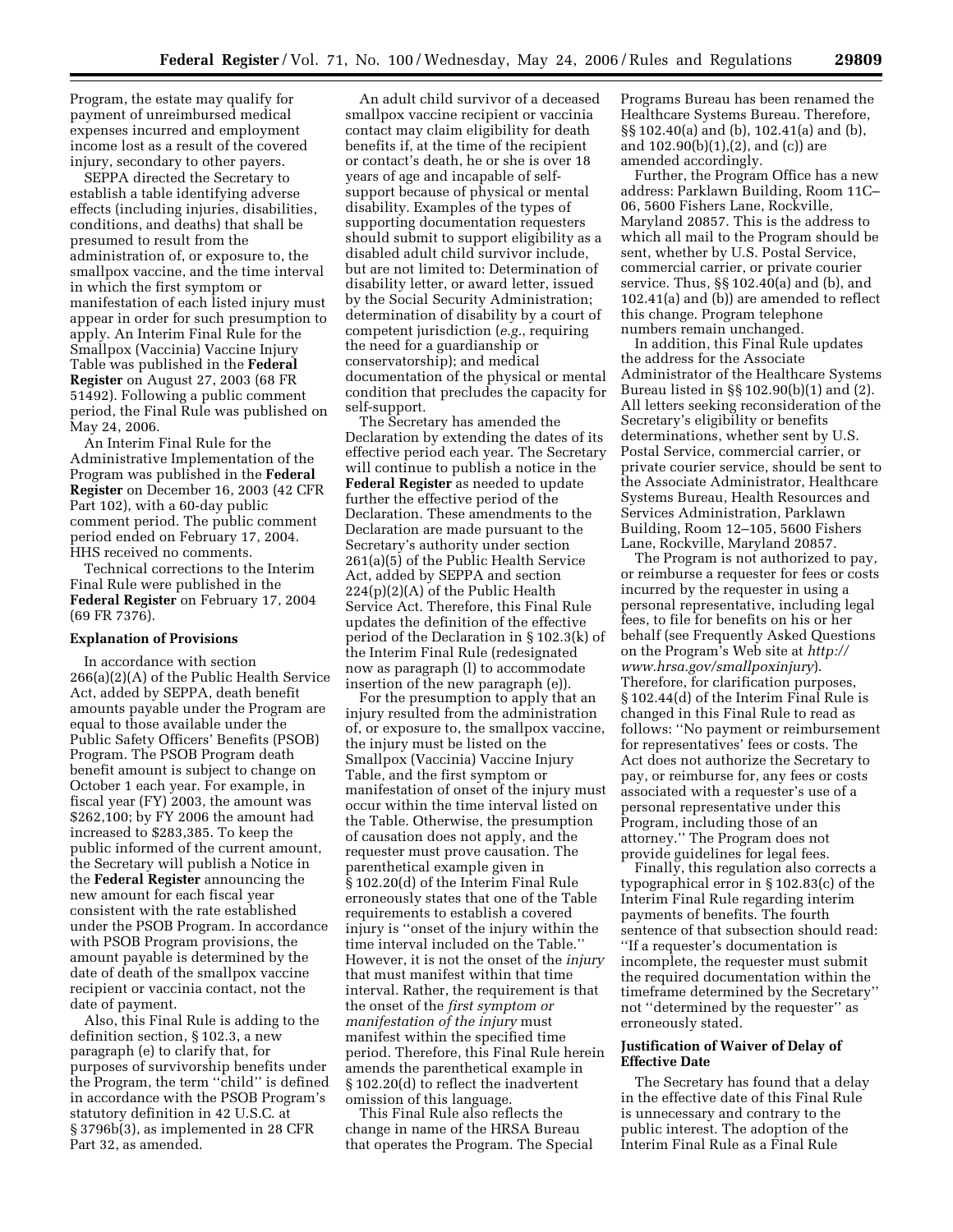reflects amendments, updates, and clarifications that will be helpful to requesters without imposing additional burdens. It has no effect on any individual's rights or responsibilities.

# **Economic and Regulatory Impact**

Executive Order 12866 directs agencies to assess all costs and benefits of available regulatory alternatives and, when rulemaking is necessary, to select regulatory approaches that provide the greatest net benefits (including potential economic, environmental, public health, safety distributive and equity effects). In addition, under the Regulatory Flexibility Act of 1980 (RFA), if a rule has a significant economic effect on a substantial number of small entities, the Secretary must specifically consider the economic effect of a rule on small entities and analyze regulatory options that could lessen the impact of the rule.

Executive Order 12866 requires that all regulations reflect consideration of alternatives, of costs, of benefits, of incentives, of equity, and of available information. Regulations must meet certain standards, such as avoiding an unnecessary burden. Regulations that are ''significant'' because of cost, adverse effects on the economy, inconsistency with other agency actions, effects on the budget, or novel legal or policy issues, require special analysis.

The Secretary has determined that minimal resources are required to implement the provisions included in this regulation. Therefore, in accordance with the RFA, and the Small Business Regulatory Enforcement Fairness Act of 1996, which amended the RFA, the Secretary certifies that this Final Rule will not have a significant impact on a substantial number of small entities.

The Secretary has also determined that this rule does not meet the criteria for a major rule as defined by Executive Order 12866 and would have no major effect on the economy or Federal expenditures. This rule is not a ''major rule'' within the meaning of the statute providing for Congressional Review of Agency Rulemaking, 5 U.S.C. 801.

# **Unfunded Mandates Reform Act of 1995**

The Secretary has determined that this Final Rule will not have effects on State, local, or tribal governments or on the private sector such as to require consultation under the Unfunded Mandates Reform Act of 1995.

## **Federalism Impact Statement**

The Secretary has also reviewed this rule in accordance with Executive Order 13132 regarding federalism, and has determined that it does not have

''federalism implications.'' The rule does not ''have substantial direct effects on the States, or on the relationship between the national government and the States, or on the distribution of power and responsibilities among the various levels of government.''

#### **Impact on Family Well-Being**

This rule will not adversely affect the following elements of family well-being: Family safety, family stability, marital commitment; parental rights in the education, nurture and supervision of their children; family functioning, disposable income or poverty; or the behavior and personal responsibility of youth, as determined under section 654(c) of the Treasury and General Government Appropriations Act of 1999. In fact, this Final Rule may have a positive impact on the disposable income and poverty elements of family well-being to the extent that injured persons (or their survivors who are eligible to receive compensation) receive benefits without a corresponding burden being imposed on them.

#### **Paperwork Reduction Act**

The information collection requirements remain unchanged.

## **List of Subjects in 42 CFR Part 102**

Benefits, Biologics, Compensation, Immunization, Public health, Smallpox, Vaccinia.

Dated: November 14, 2005.

# **Elizabeth M. Duke,**

*Administrator.* 

Approved: December 22, 2005.

# **Michael O. Leavitt,**

*Secretary.* 

**Editorial Note:** This document was received at the Office of the Federal Register on May 18, 2006.

■ For the reasons stated above, the Secretary is adopting the Interim Final Rule adding 42 CFR part 102, published at 68 FR 70080 on Tuesday, December 16, 2003, as amended on February 17, 2004, at 69 FR 7376, as a Final Rule with the following amendments:

# **PART 102—SMALLPOX VACCINE INJURY COMPENSATION PROGRAM**

■ 1. The authority citation for part 102 continues to read as follows:

**Authority:** 42 U.S.C. 216, 42 U.S.C. 239– 239h.

 $\blacksquare$  2. Amend § 102.3 to read as follows: ■ A. Redesignate paragraphs (e) through (bb) as paragraphs (f) through (cc) and add new paragraph (e) to read as set forth below; and

■ B. Amend newly designated paragraph (l) (formerly designated paragraph (k)) to read as set forth below:

## **§ 102.3 Definitions**

\* \* \* \* \* (e) *Child* means any natural, illegitimate, adopted, or posthumous child or stepchild of a deceased smallpox vaccine recipient or vaccinia contact who, at the time of the recipient or contact's death is:

(1) 18 years of age or under; or

(2) Over 18 years of age and a student as defined in section 8101 of title 5, United States Code; or

(3) Over 18 years of age and incapable of self-support because of physical or mental disability.

\* \* \* \* \* (l) *Effective period of the Declaration*  means the time span specified in the Declaration, as amended by the Secretary.

\* \* \* \* \*

## **§ 102.20 [Amended]**

■ 3. Amend § 102.20, paragraph (d) introductory text by adding the words ''the first symptom or manifestation of'' before the word ''onset'' in the parenthetical example.

#### **§ 102.40 [Amended]**

■ 4. Amend § 102.40 as follows: ■ A. In paragraph (a), remove the words ''Special Programs Bureau'', and add in their place ''Healthcare Systems Bureau'', and remove the words Room ''16C–17'', and add in their place ''Room 11C–06'';

■ B. In paragraph (b), remove the words ''Special Programs Bureau, Health Resources and Services Administration, 4350 East-West Highway, 10th Floor, Bethesda, Maryland 20814'' and add in their place ''Healthcare Systems Bureau, Health Resources and Services Administration, Parklawn Building, Room 11C–06, 5600 Fishers Lane, Rockville, Maryland 20857''.

## **§ 102.41 [Amended]**

 $\blacksquare$  5. Amend § 102.41 as follows: ■ A. In paragraph (a), remove the words ''Special Programs Bureau'', and add in their place ''Healthcare Systems Bureau'', and remove the words Room ''16C–17'', and add in their place ''Room 11C–06'';

■ B. In paragraph (b), remove the words ''Special Programs Bureau, Health Resources and Services Administration, Parklawn Building, 4350 East-West Highway, 10th Floor, Bethesda, Maryland 20814'' and add in their place ''Healthcare Systems Bureau, Health Resources and Services Administration,